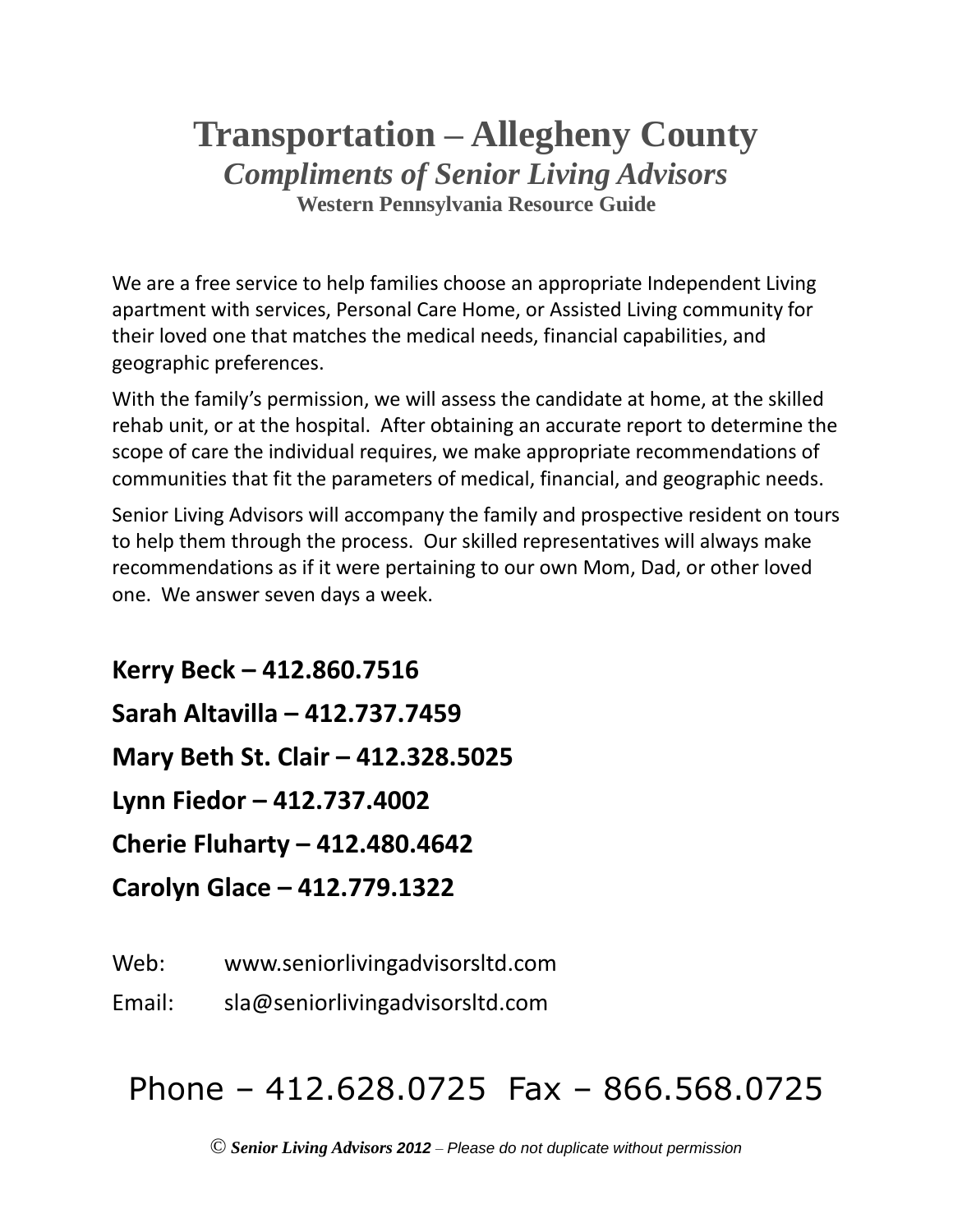# **Transportation Options- Allegheny County**

# **OPT Older Persons Transportation (Coordinated by ACCESS)**

- Sponsorship: DHS AAA with Lottery Funding
- Eligibility: Age 60 or older; Allegheny County resident; not living in nursing home
- Application: At any DHS/AAA senior center, by in-home visit, if needed; by care manager (for care mgmt consumers); proof of age and health insurance card required
- Hours of Operation: Mon.-Sun., 6AM-11PM
- Reservations: One working day in advance, between 8AM AND 3PM
- Trip Limits: Age 60-64 requires authorization for medical trips. Age 65 and older—four, one-way medical trips per month; care mgmt., as needed; grocery shopping with minimum ridership; adult day services, as prescribed bb Care Plan; senior center, daily o
- Fare Payment: No tickets-Fare is paid through the use of an electronic purse (E-Purse)
- Minimum Fares/Escort Policy: Grocery shopping or senior center trips: \$1 each way. Medical trips: Age 60 to 64, \$5 each way; age 65 and older, \$2 each way. Escort rides free. Non-medical escorts require AAA preauthorization.
- Phone Numbers: (412) 562-5385 (AAA) 412-350-5460

# **ACCESS/ADA Americans with Disabilities Act Sponsorship**

- Sponsorship: Port Authority of Allegheny County
- Eligibility: Functional disability requiring in-person interview and evaluation
- Application: Through ACCESS office (650 Smithfield St)
- Hours of Operation: Mon.-Sun., 6AM-midnight
- Reservations: One working day in advance, between 7AM AND 3:30PM
- Trip Limits: No trip purpose restrictions
- Fare Payment: No tickets-Fare is paid through the use of an electronic purse (E-Purse
- Minimum Fares/Escort Policy: Minimum one way fare: \$3.15
- Maximum one way fare: \$5.25. If required, personal assistance rides free. Companion-Same fare as eligible rider
- Phone Numbers: (412) 562-5353 PA Relay- (800) 654-5984

# **ACCESS Connections Program**

- Sponsorship: Port Authority of Allegheny County
- Eligibility: Anyone with a disability without bus service in their area.
- Application: Short application available by mail
- Hours of Operation: Mon.-Sun., 6AM-11PM
- Reservations: One working day in advance, between 8AM-3PM
- Trip Limits: No trip purpose restrictions Provides either a ride to a nearby bus stop, or a direct ACCESS trip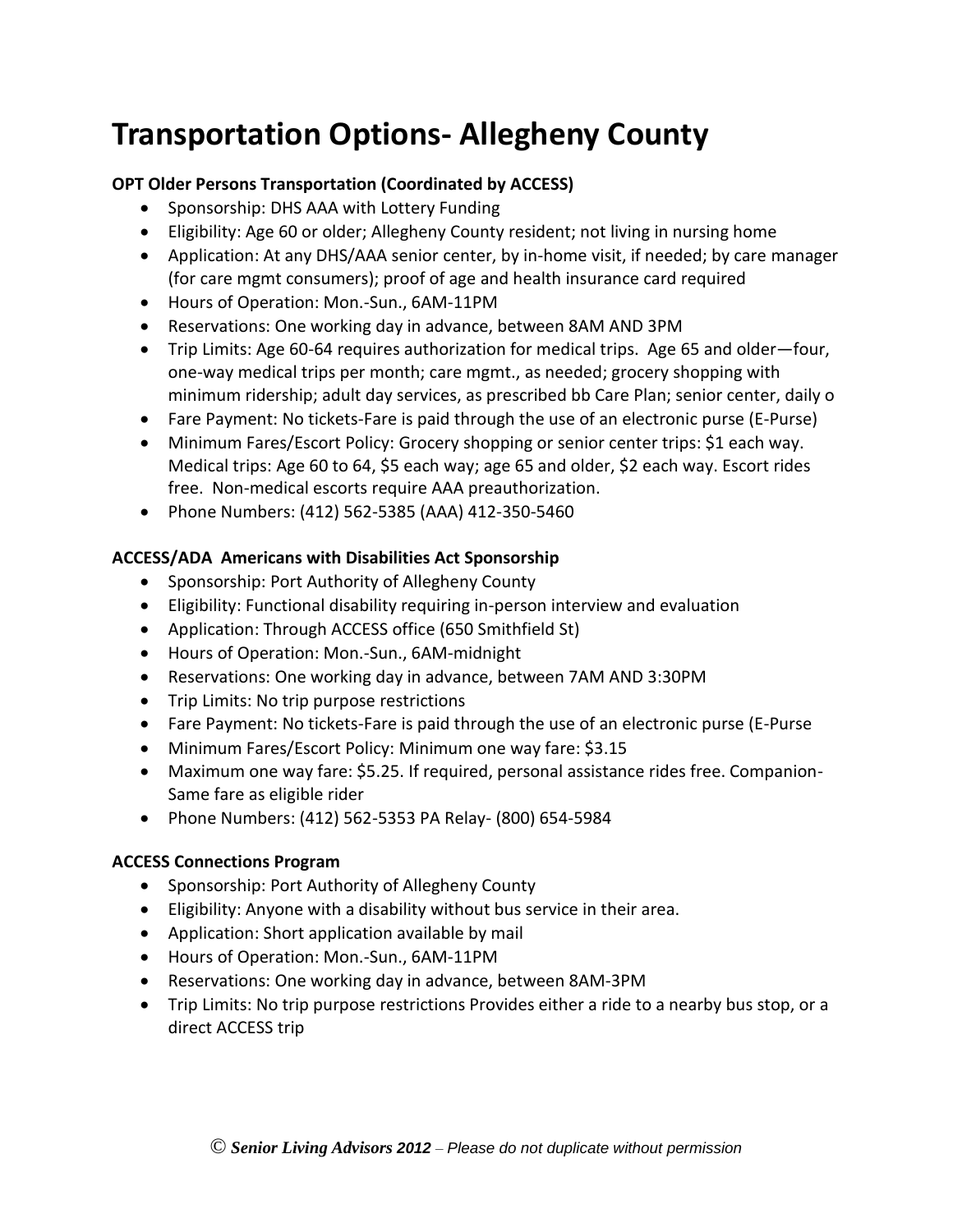- Fare Payment: No tickets-Fare is paid through the use of an electronic purse (E-Purse)
- Minimum Fares/Escort Policy: Ride to a bus stop: \$2.50 one way. Direct trip from home to destination minimum one way: \$4; maximum \$10.50
- Phone Numbers: (412) 562-5353 PA Relay- (800) 654-5984

# **ACCESS 65 Plus**

- Sponsorship: Port Authority of Allegheny County with PA Lottery Funding
- Eligibility: Age 65 or older; resident of Pennsylvania
- Application: At DHS/AAA senior centers, legislative offices, other community locations and ACCESS office (650 Smithfield Street); proof of age required
- Hours of Operation: Mon.-Sun., 6AM-midnight
- Reservations: Two working days in advance between 8:30 and 3:00, Mon-Fri
- Trip Limits: None; any number of trips for any purpose anytime within hours of operation
- Fare Payment: Electronic Purse (E-Purse), by mail, in person or online deposit
- Minimum Fares/Escort Policy: Minimum one way fare: \$3.15 Maximum one way fare: \$5.25 Escort Fare- \$2.50 one way. Call ACCESS for fares to Airport and outside of Allegheny County.
- Phone Numbers: 412) 562-5353 PA Relay- (800) 654-5984

# **MATP Medical Assistance Transportation Program**

- Sponsorship: Allegheny County DHS Office of Community Services
- Eligibility: Current Medical Assistance recipient
- Application: By phone or in-person at MATP office, One Smithfield St.
- Hours of Operation: Mon.-Sun., 6AM-10PM
- Reservations: Two working days in advance between 8:30 and 3:00, Mon-Fri
- Trip Limits: For medical (physical and behavioral health) services only; no emergency or ambulance service; children under age 12 must be accompanied by parent or responsible adult
- Fare Payment: Free; rider provided with bus tickets, ACCESS transport, and reimbursement for transportation
- Minimum Fares/Escort Policy: Free Escort--Free but must be authorized by MATP
- Phone Numbers: 1 (888) 547-6287 (412) 562-5353 Moble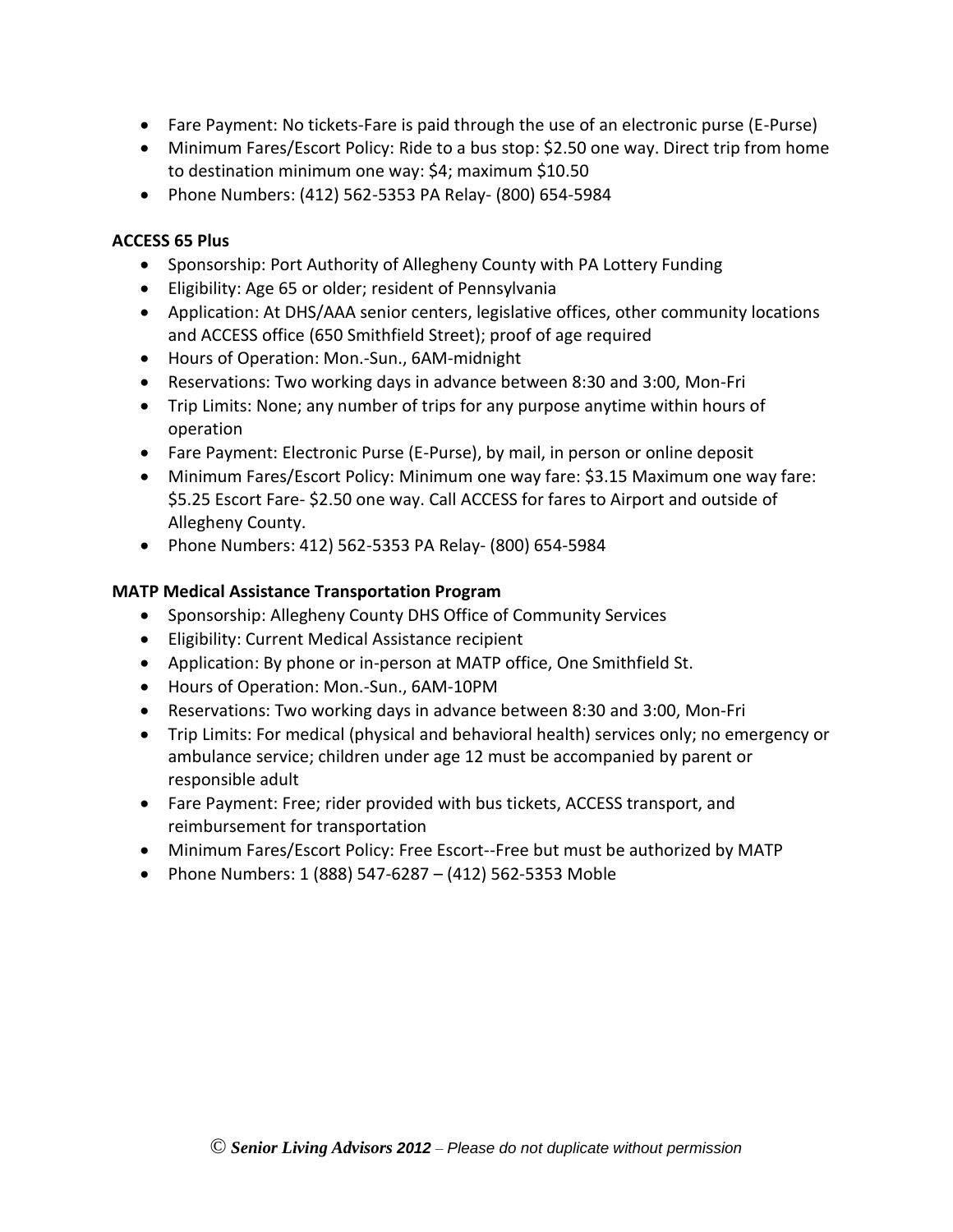### **American Cancer Society Transportation Assistance**

# (800) 227-2345

ACS's transportation grants program gives relief to thousands of cancer patients each year by providing funds to social service departments of qualifying facilities that provide cancer treatment. The funds are used to assist cancer patients with recurring transportation needs when no other assistance is available. The patient must be ambulatory. Please provide three to five day's notice of your transportation needs. ACS's Road to Recovery program pairs up cancer patients with local volunteers who drive them to their treatment appointments. To learn more, call the phone number above.

### **American Kidney Fund**

(800) 795-3226

www.kidneyfund.org

As part of AKF's Safety Net Program, grants are offered to needy dialysis and kidney transplant patients for treatment- specific expenses, such as transportation to reach dialysis.

# **Elder Express**

# (412) 422-0400

A program of Agewell Pittsburgh, this service includes regularly scheduled van service for seniors from certain apartment complexes in Squirrel Hill to select locations throughout Squirrel Hill. Ride all day between 9 a.m. and 5 p.m. for \$3. You must be registered with ACCESS to use this service.

# **Rides for Seniors/Faith in Action**

(412) 449-0151

# To request a ride: (412) 782-2001

Operated by North Hills Community Outreach in a partnership with the St. Margaret Foundation, the volunteer-driven 11-passenger bus runs weekdays from 10 a.m. to 4.p.m. along Freeport Road between Blawnox and Sharpsburg. Faith in Action matches volunteers with seniors to provide transportation for medical appointments and grocery shopping. Must be age 60 or older. To request a ride, call after 9:45 a.m. on the day you need a ride.

# **Port Authority Transit (PAT)**

534 Smithfield St. at Mellon Square Pittsburgh, PA 15222 (412) 442-2000 www.portauthority.org

Seniors age 65 and older presenting a Commonwealth of PA Senior Citizen Identification card (blue for men, yellow for women) or a Medicare card at the time of fare payment can ride the Port Authority service for free at all times. When registering for a Senior Citizen Transit Card, you must show proof of age (birth certificate or driver's license). There is a simple form to complete and your transit pass will be mailed directly to your home. Show this pass to your driver each time you ride. This program is made possible by the Pennsylvania Lottery.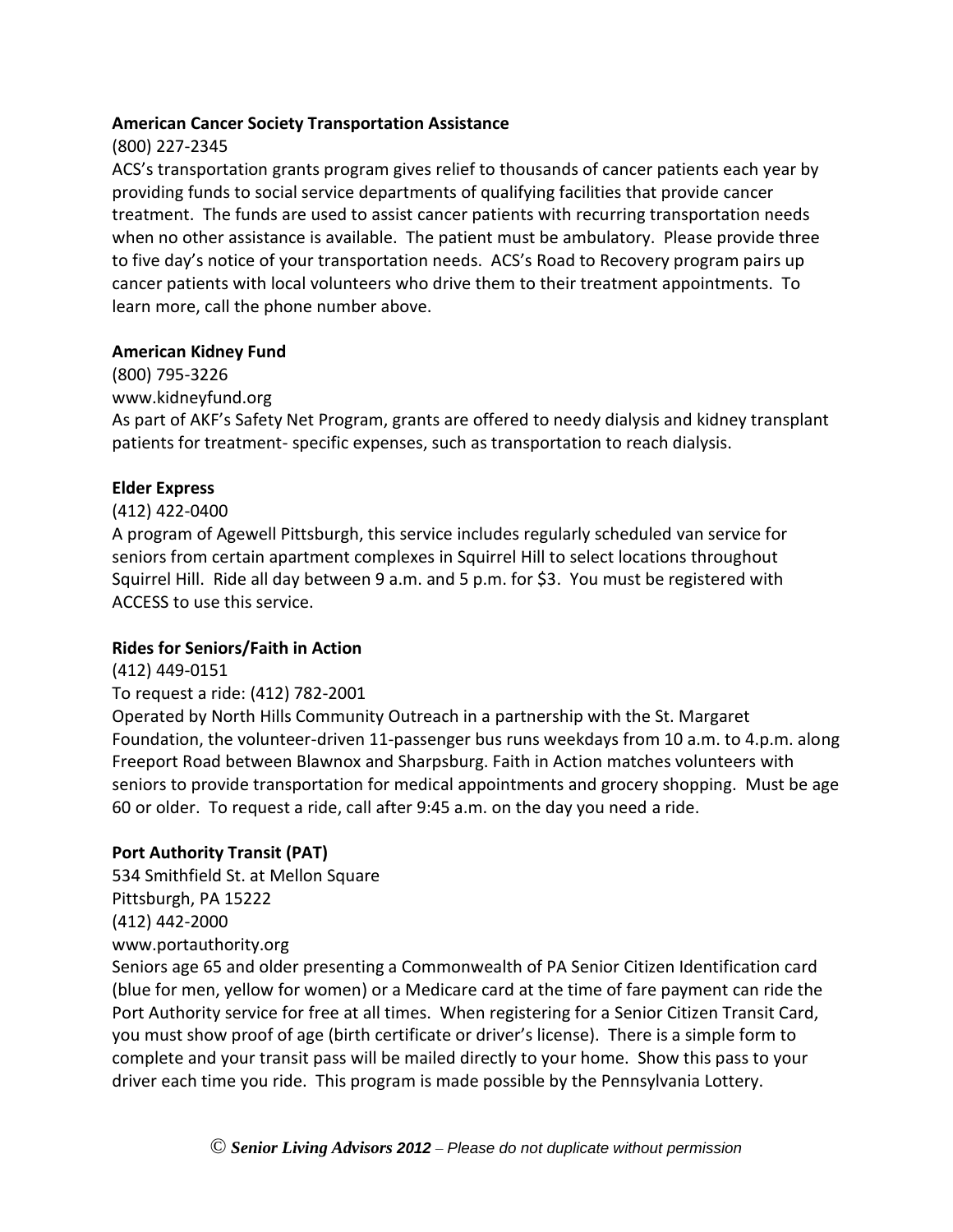#### **American Cancer Society Road to Recovery Allegheny County**

320 Bilmar Drive Pittsburgh, PA 15205 (888) 227-2345

# **Handicap Parking – PA Department of Transportation**

(800) 932-4600

#### **Heritage Community Transportation**

820 Braddock Avenue Braddock, PA 15104 (412)351-0535

#### **In Service of Seniors – Wesley Family Services - Allegheny County**

221 Penn Avenue Wilkinsburg, PA 15221 (412) 345-7420

#### **In Service of Seniors – North Hills Community Outreach**

(412) 487-6316 Ext 3313 or (412) 307-0069 Volunteers are matched with those in need to offer transportation to and from Doctor's appointments, therapy visits, hair salon, grocery shopping, friendly visits, home safety checks, light yardwork and snow shoveling.

#### **Jefferson Regional Medical Center for Senior Services**

565 Coal Valley Road Jefferson Hills, PA 15025 (412) 469-7099

#### **Mount Lebanon Village – Allegheny County**

(412) 343-4054 Volunteer organization that provides transportation for doctor's visits, hairdresser appointments, grocery shopping, errands and all Mt. Lebanon Village scheduled activities.

# **National Aging and Disability Transportation Center**

(866) 677-1116

#### **Ross Township Senior Shuttle**

(412) 931-7041 Grocery shuttle is offered to Ross Twp. Residents. The shuttle is available on Monday, Tuesday or Wednesday of each week depending on where you live. It stops at McIntyre Square and North Hills Village Mall on alternating weeks.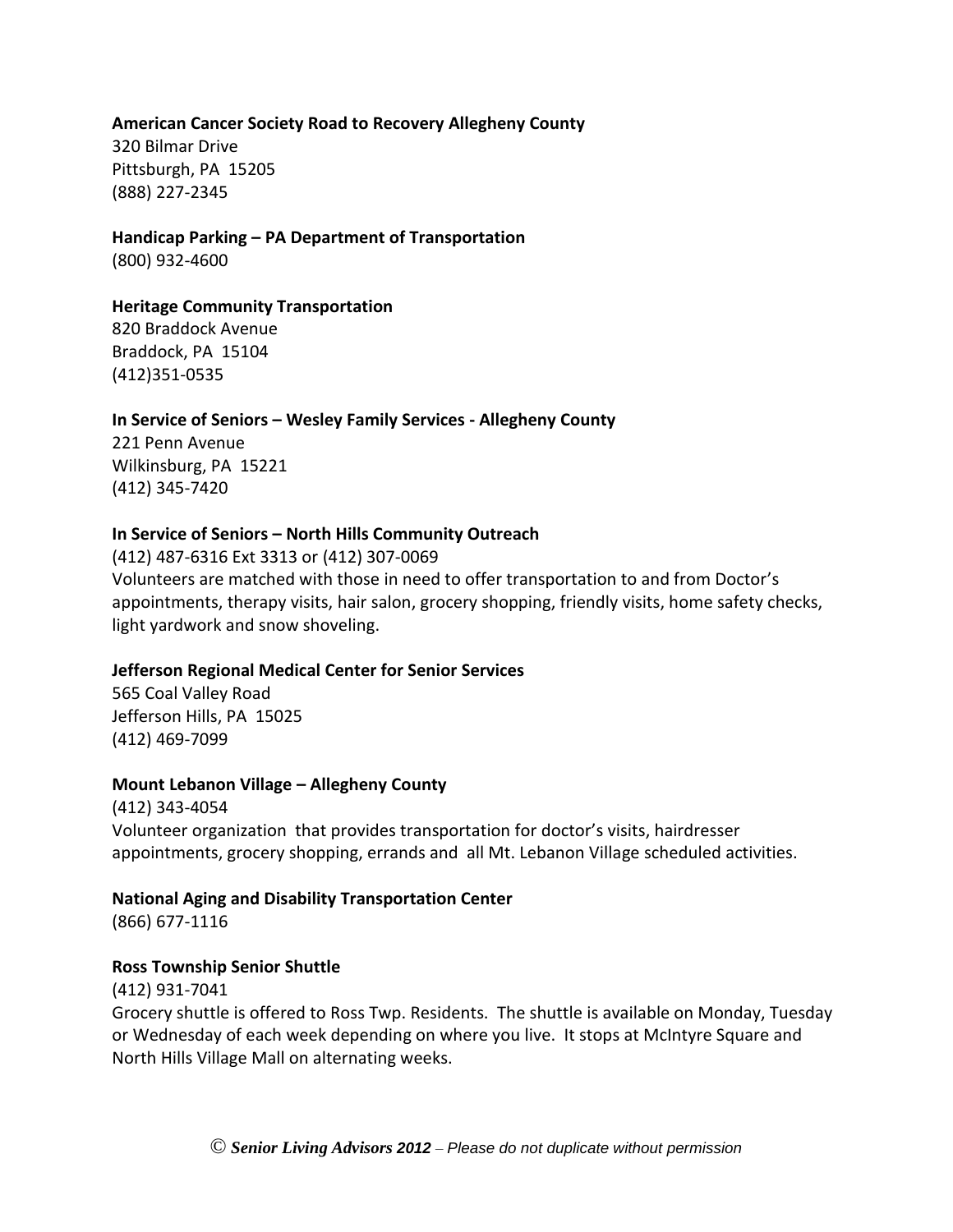#### **Shared-Ride Program**

Access Transportation 650 Smithfield Street, Ste. 440 Pittsburgh, PA 15222 (412) 562-5353

#### **Travelers Aid of Pittsburgh**

343 Blvd. of the Allies Pittsburgh, PA 15222 (412) 281-5474 Participates with Family Services of Western PA, North Hills Community Outreach, IPMC Senior Services and YMCA to provide transportation to seniors, caregivers and volunteers at no cost to the program participants.

### **Senior Safe Driving Programs**

#### **AARP Driver Safety Program**

(888) 227-7669

www.aarp.org

The AARP Driver Safety Program is the nation's first and largest classroom refresher course for drivers ages 50 and older. The eight-hour course is designed to help update driving skills and knowledge of the rules of the road, learn about normal age-related physical changes and how they can impact driving, and obtain an insurance discount. TO learn more and to locate classes in your area, visit the above website and type "Driver Safety Program" in the search box.

#### **Seniors for Safe Driving**

(724) 283-0245

This driver improvement program is designed specifically for seniors. It allows drivers a chance to refresh their driving techniques, develop positive driving attitudes, and regain lost confidence. There is no written exam or behind-the-wheel test. A normal tuition fee is charged. Call for class locations, dates, and times. You can also register for a class online at the above website.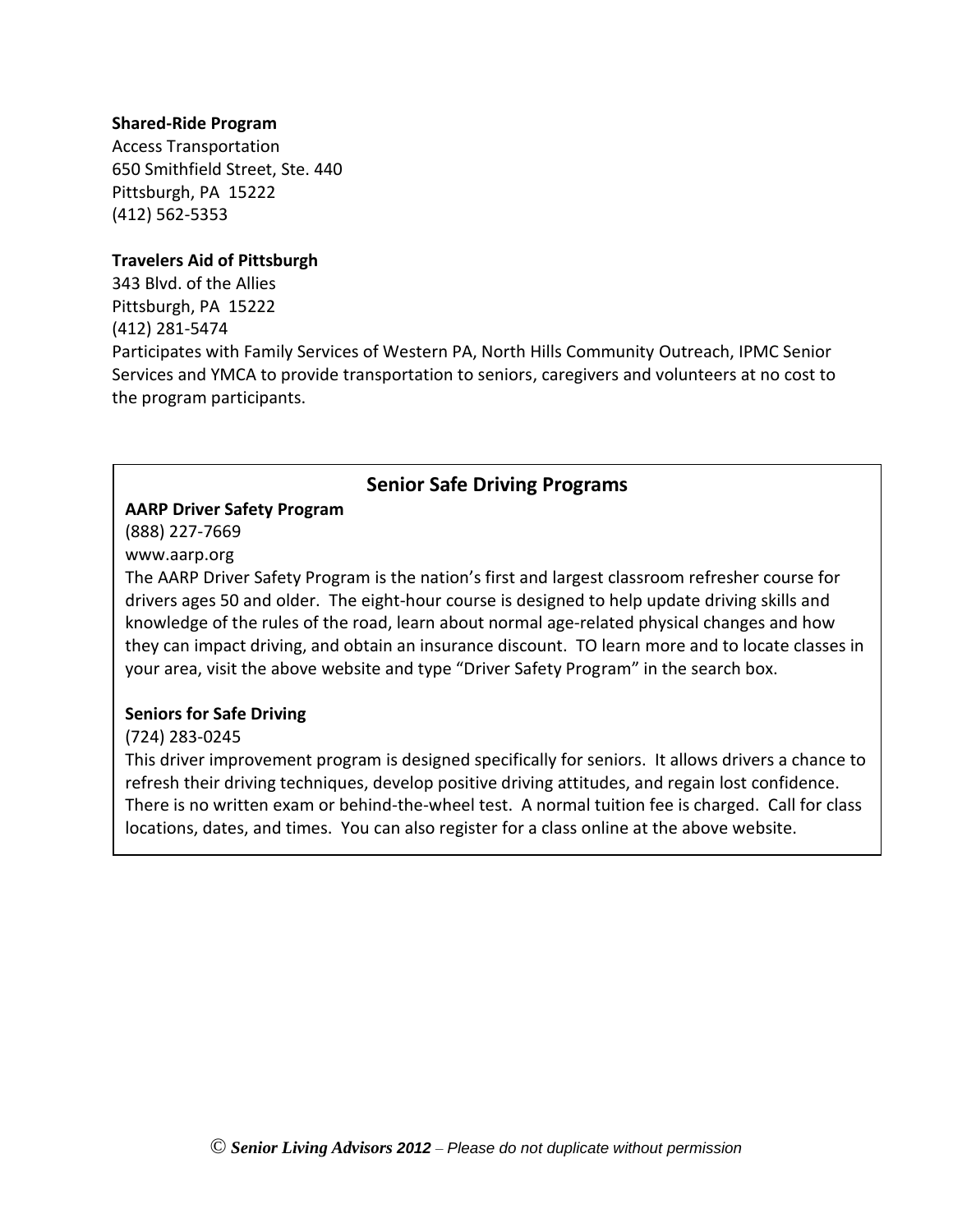# **Private Transportation**

#### **DART**

(724) 728-4255 or (724) 375-2895

Provides transportation for senior citizens to any point in **Beaver County** that is not listed on normal bus routes. Reservations must be made before 1:00 P.M. the previous business day, and all trips are by advance reservation only. Fees vary by length and type of trip; however, for senior citizens age 65 and older, 85% of the fare is refunded.

#### **AAA Medical Escorts**

Jim Olsen – Flight Paramedic, CCT EMT-P 4501 SW Scope St Port Saint Lucie, FL 34953 Phone: +1 772 8732592 Email: [flgmedic@yahoo.com](mailto:flgmedic@yahoo.com)

We operate our business 24 hours a day 7 days a week and can be reached by phone toll free at 1-800-476-8953 or 772-873-2592. Email us at jolsen@aaamedicalescorts.com or dolsen@aaamedicalescorts.com. To help expedite a quote please provide the following patient information:

- Name
- Date of birth
- Height and weight
- Reason for transport
- Date and location of transport
- Contact Information of the individual scheduling the transport

We will work up a quote and contact you in a timely manner to go over all detail of the quote and transport. We will discuss any concerns you have and any additional needs that may be necessary for the transportation of the patient.

Anytime, Anyplace, Anywhere

#### **Allegheny Medical Transport**

503 Millers Run Rd Morgan, Pennsylvania (412) 848-0114 m.me/alleghenymedicaltransport

#### **Eastern Area Pre-Hospital Services**

172  $11<sup>th</sup>$  Street Turtle Creek, PA 15145 (412) 829-8155

#### **Sierra Transportation**

3327 W Carson St Pittsburgh, PA 15204 (412) 331-0202

#### **Guardian Angel Ambulance Services** West Mifflin, PA 15122 (412) 462-1400